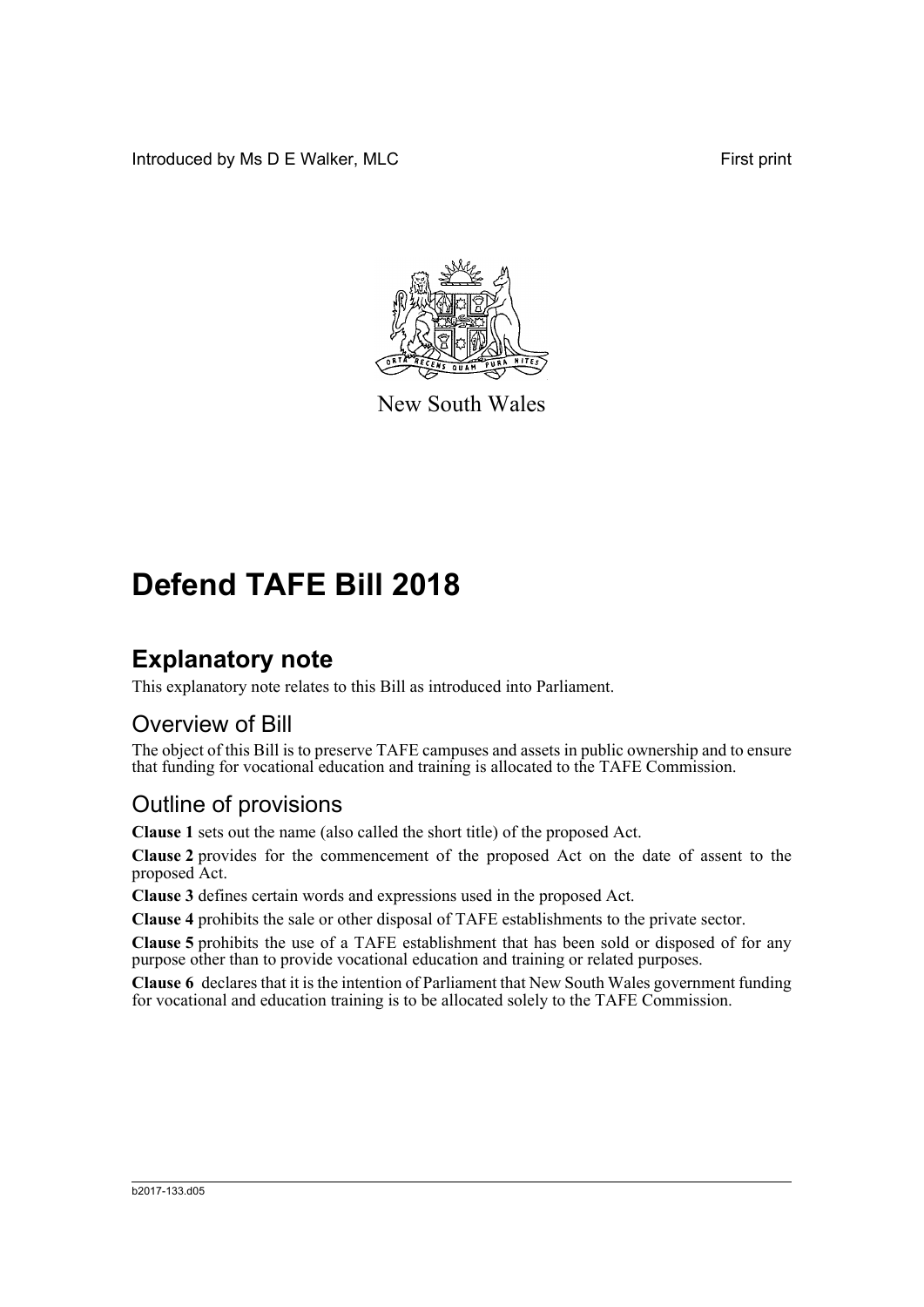Introduced by Ms D E Walker, MLC First print



New South Wales

# **Defend TAFE Bill 2018**

### **Contents**

|    |                                                             | Page |
|----|-------------------------------------------------------------|------|
|    | Name of Act                                                 |      |
| 2. | Commencement                                                |      |
| 3  | Definitions                                                 | າ    |
| 4  | TAFE establishments cannot be sold or otherwise disposed of | າ    |
| 5. | Restrictions on use of TAFE establishments                  | ◠    |
| 6  | TAFE funding guarantee                                      |      |
|    |                                                             |      |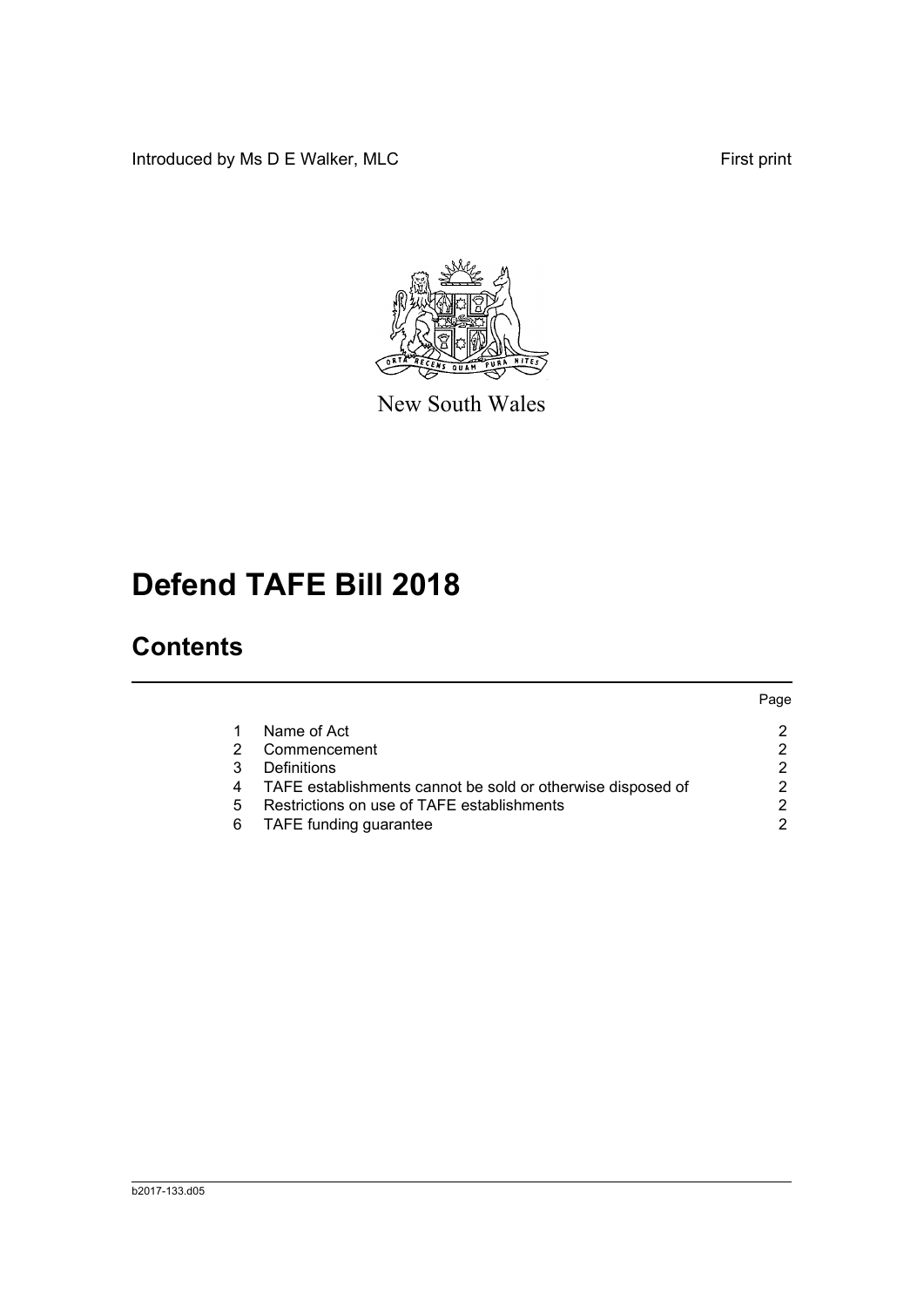

New South Wales

### **Defend TAFE Bill 2018**

No , 2018

#### **A Bill for**

An Act to preserve TAFE campuses and assets in public ownership and to ensure that funding for vocational education and training is allocated to the TAFE Commission.